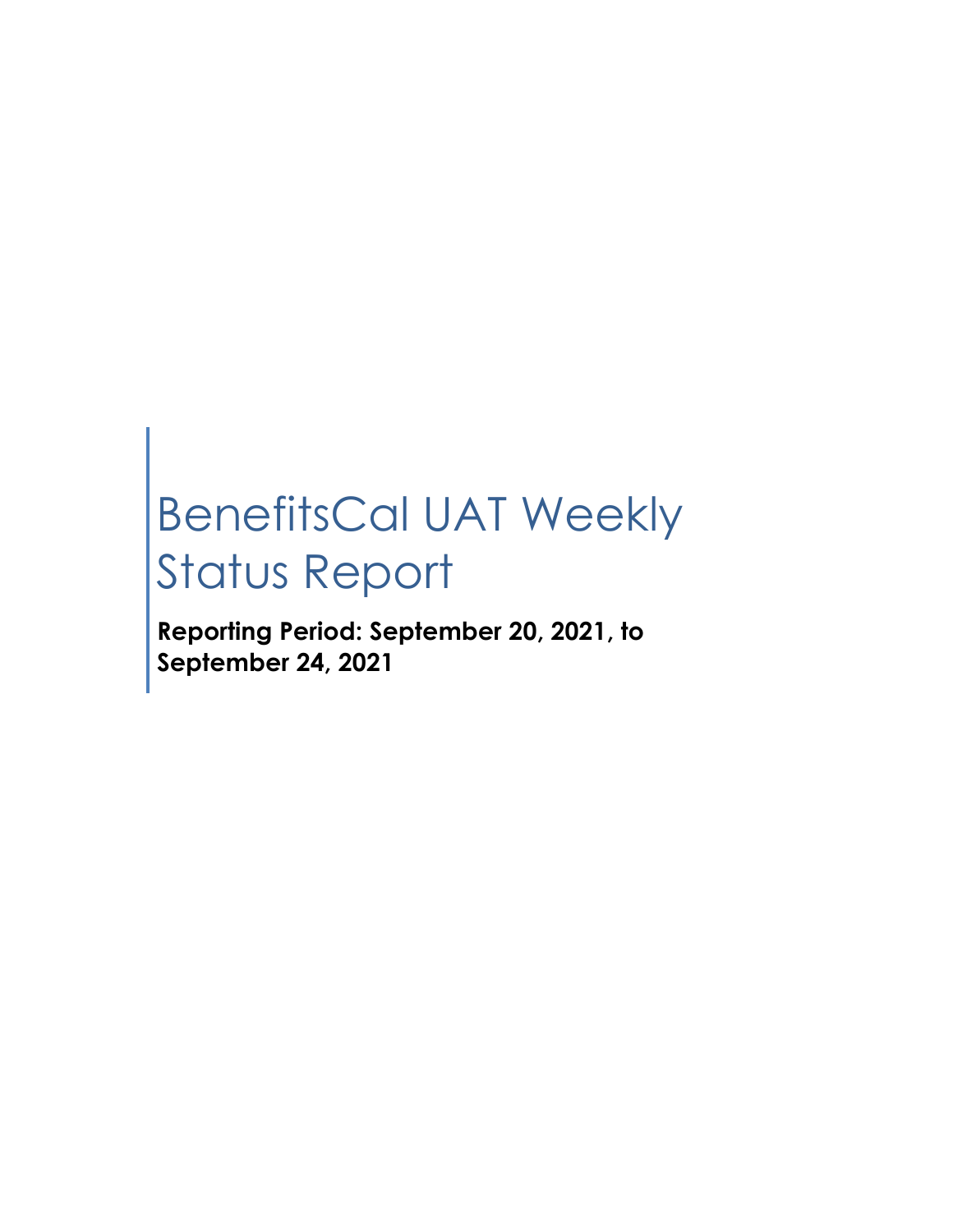# **Table of Contents**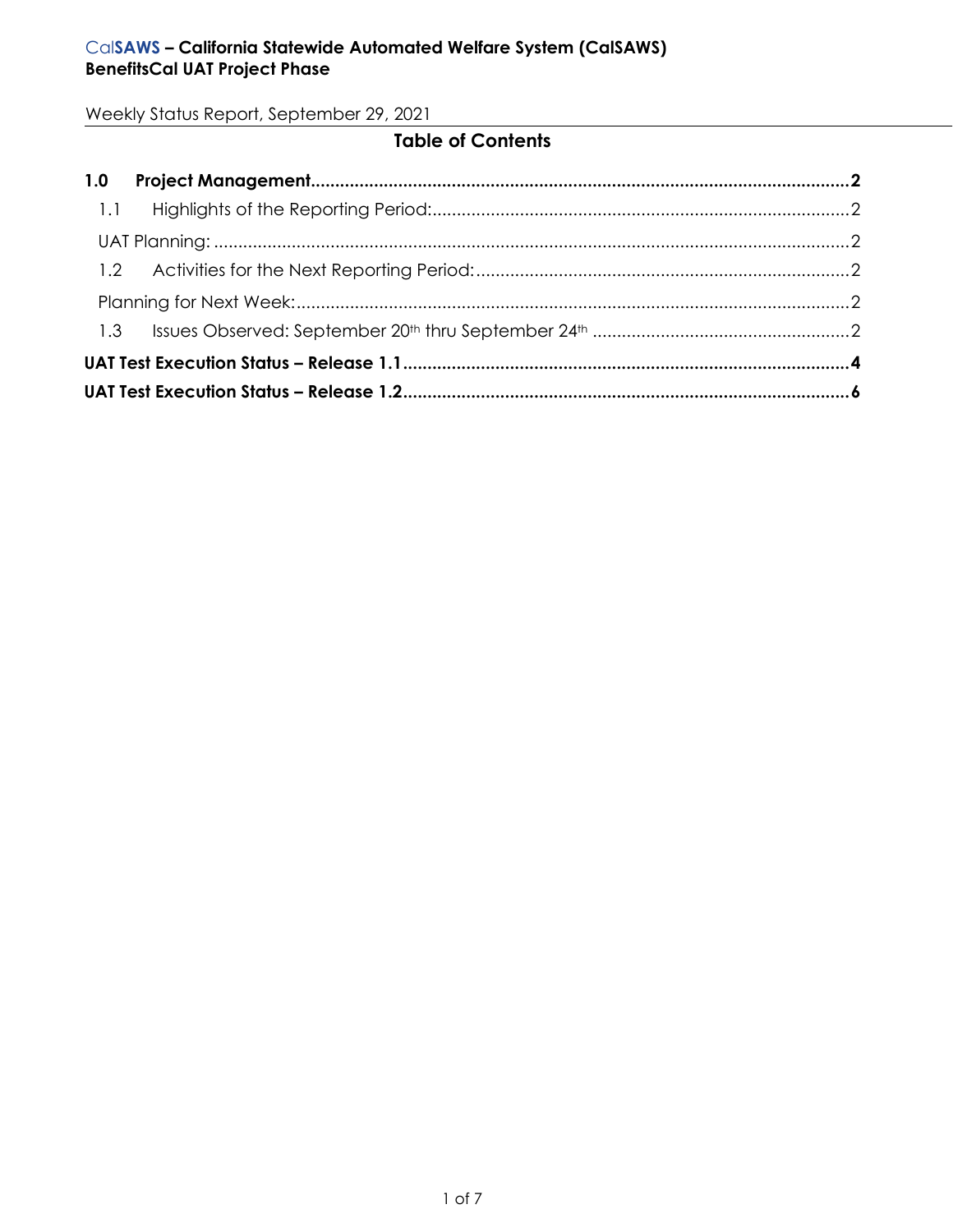# <span id="page-2-0"></span>**1.0 Project Management**

<span id="page-2-1"></span>**1.1 Highlights of the Reporting Period:** *September 20th thru September 24th, 2021*

#### <span id="page-2-2"></span>**UAT Planning:**

- 1. Participated in weekly Portal/Mobile Test Planning meeting to review the progress of Deloitte's test execution activities and defect status.
- 2. Led the team during BenefitsCal UAT test stand-up meetings and during test execution for R1.1.
- 3. End of Day Touchpoint with UAT Team and State Testers is being combined.

# <span id="page-2-3"></span>**1.2 Activities for the Next Reporting Period:** *September 27th, 2021, thru October 01st , 2021*

#### <span id="page-2-4"></span>**Planning for Next Week:**

- 1. Continue to attend weekly Portal/Mobile Test Planning meetings to review the progress of Deloitte's test execution activities and defect status.
- 2. Continue with UAT Defect Triage Calls.
- **3.** Continue to test defects deployed for Release 1.1.
- 4. Continue with test execution of Release 1.2 UAT test scripts.

## <span id="page-2-5"></span>**1.3 Issues Observed: September 20th thru September 24th**

- BCUAT-3806: Not able to navigate to the "other situations" tab while completing SAR. It is not listed in navigation screen.
- BCUAT-3805: Portal selects incorrect office address based on local proximity. Portal is cutting off words during language selection. Portal is not emailing application receipt confirmations.
- BCUAT-3804: The system did not display a confirmation text message to the user indicating the text message has been sent successfully.
- BCUAT-3791: SAR7 completed in BC did not transfer to CalSAWS.
- BCUAT-3790: Case should be active CW and CF. Periodic report not showing CF as active.
- BCUAT-3623: Address display is still showing null on Android Device.
- BCUAT-3766: Download button on confirmation receipt screen does not function appropriately on iPhone and instead opens HTML link like the print button.
- BCUAT-3767: Unable to update expense information besides housing and property tax/insurance. After clicking all utility expense boxes, BenefitsCal moves on to assets.
- BCUAT-3768: The "<report month> did not populate on the Dependent Care Info screen in BenefitsCal, as per the GSD.
- BCUAT-3770: Full list of Assets don't show up when selecting assets. Unable to add vehicle to Periodic Report.
- BCUAT-3760: Submitted CalFresh periodic report did not transfer to CalSAWS UAT, the only documents received were the images uploaded on the report.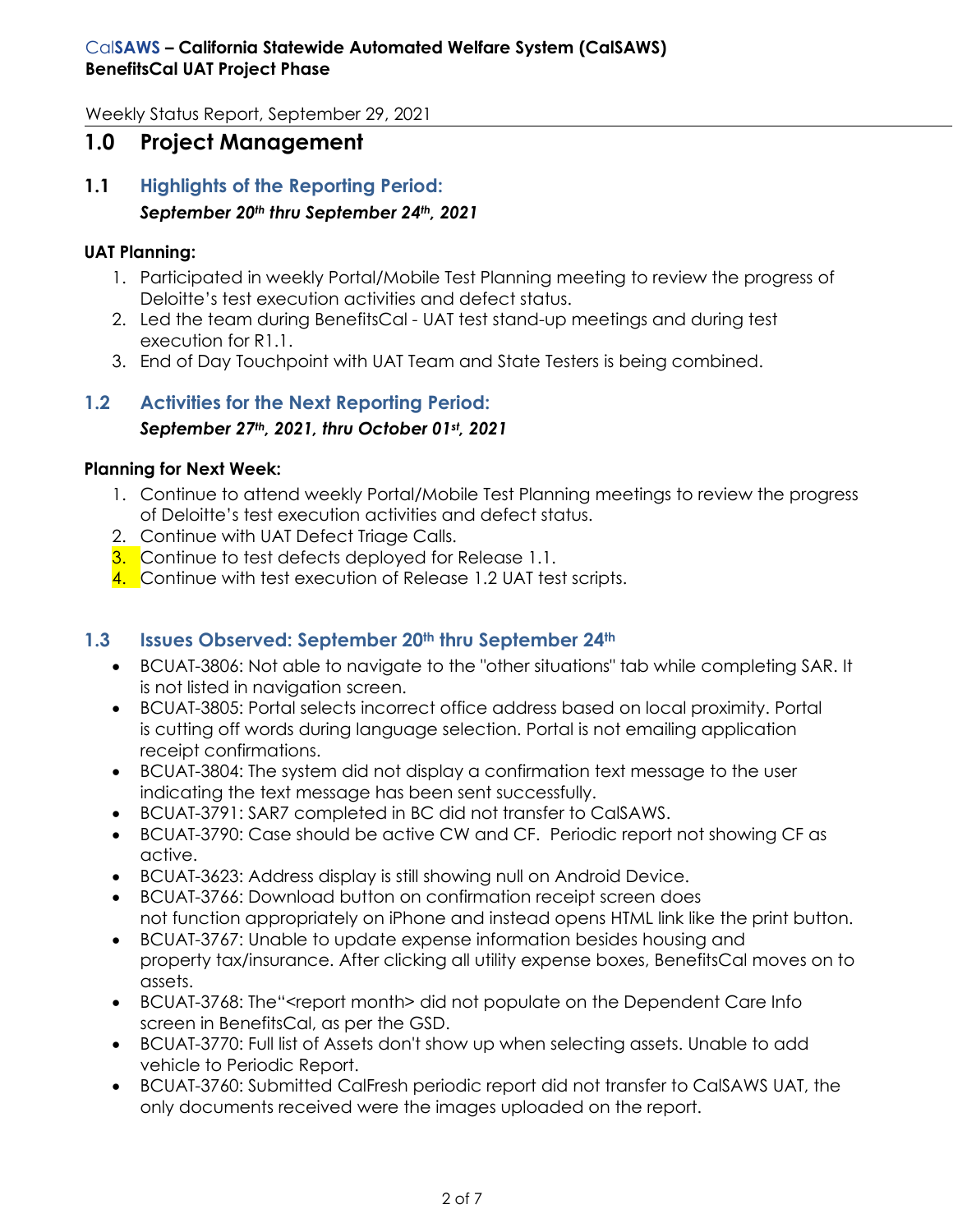## Cal**SAWS – California Statewide Automated Welfare System (CalSAWS) BenefitsCal UAT Project Phase**

Weekly Status Report, September 29, 2021

• BCUAT-3762: When adding people, or expense to SAR7 screen, the document upload portion is labeled other for many of the fields, rather than specifying what should be uploaded.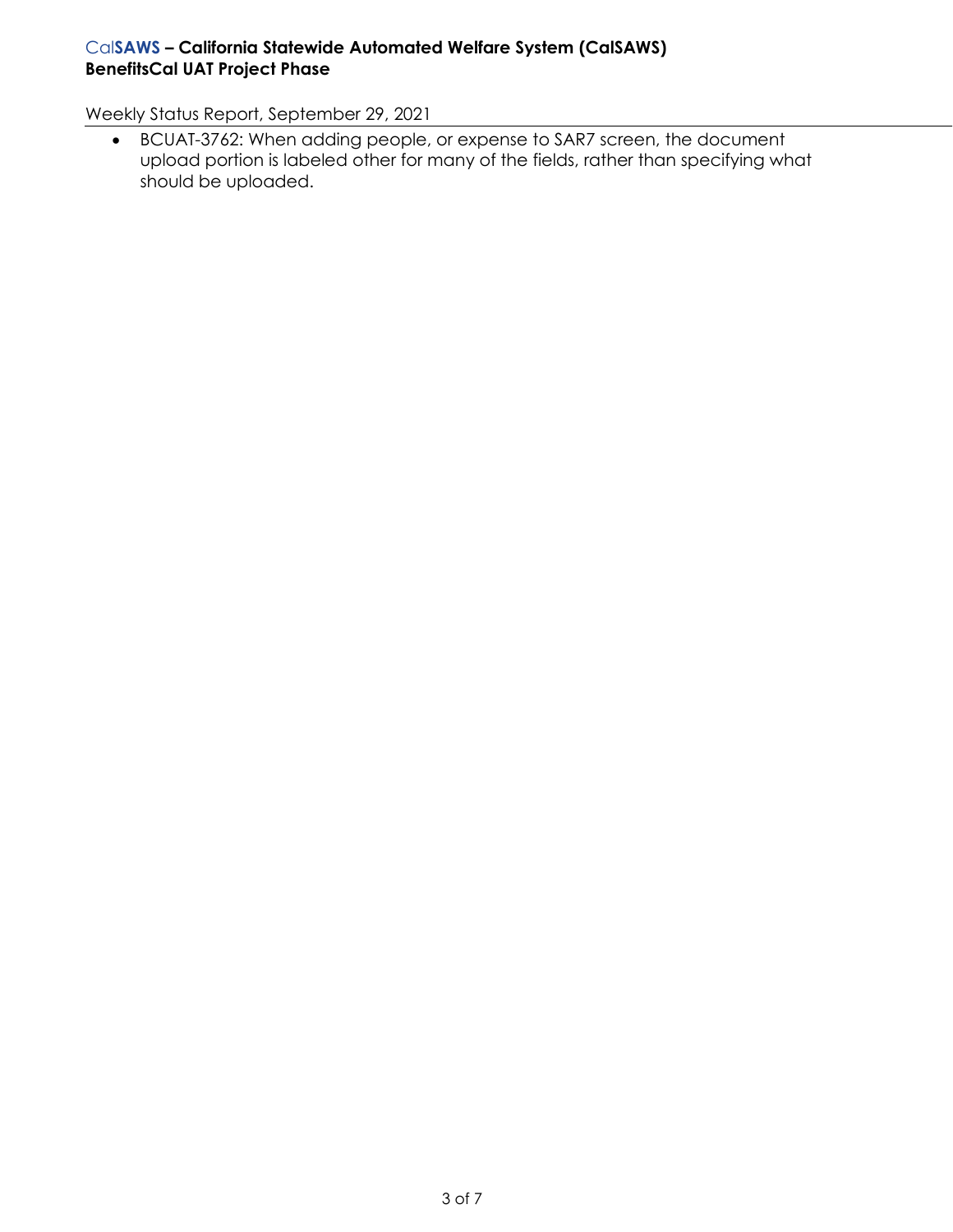# <span id="page-4-0"></span>**UAT Test Execution Status – Release 1.1**

## **Release 1.1 - Metrics:**

| <b>Release 1.1 - BenefitsCal UAT Testing</b>    |                                       |     |                      |                      |          |  |  |  |  |
|-------------------------------------------------|---------------------------------------|-----|----------------------|----------------------|----------|--|--|--|--|
| <b>Report Run Date: 09/24/2021</b>              |                                       |     |                      |                      |          |  |  |  |  |
|                                                 | <b>Unique Scenarios</b><br>(Component |     | <b>Grand Total</b>   |                      |          |  |  |  |  |
|                                                 | Testing + E2E)                        |     | Week 2<br>(09/13/21) | Week 3<br>(09/20/21) |          |  |  |  |  |
| <b>Weekly Planned for</b><br><b>Execution</b>   |                                       | 50  | 34                   | 28                   | 112      |  |  |  |  |
| <b>Executed (Calculated - Pass</b><br>+ Failed) | 112                                   | 30  | 56                   | 50                   | 112      |  |  |  |  |
| Passed                                          |                                       | 18  | 44                   | 35                   | 97       |  |  |  |  |
| <b>Failed</b>                                   |                                       | 12  | 12                   | 15                   | 15       |  |  |  |  |
| <b>Blocked</b>                                  |                                       | 0   | 6                    | $\mathbf 0$          | 0        |  |  |  |  |
| In Progress                                     |                                       | 20  | 9                    | $\mathbf 0$          | 0        |  |  |  |  |
| <b>Not Completed</b>                            |                                       | 72  | 12                   | $\mathbf 0$          | $\Omega$ |  |  |  |  |
| Pass Percentage                                 |                                       | 60% | 79%                  | 70%                  | 87%      |  |  |  |  |
| <b>Fail Percentage</b>                          |                                       | 40% | 21%                  | 30%                  | 13%      |  |  |  |  |
| Pass Percentage of Total                        |                                       | 16% | 39%                  | 31%                  | 87%      |  |  |  |  |
| <b>112 Total Scenarios</b>                      |                                       |     |                      |                      |          |  |  |  |  |
|                                                 |                                       |     |                      |                      |          |  |  |  |  |
| Notes:                                          |                                       |     |                      |                      |          |  |  |  |  |

One scenario was removed from Release 1.1 due to an invalid scenario. This brings the numbers down to 113 from 114. One scenario was removed from R1.1 due to test case being obsolete, bringing down the number from 113 to 112.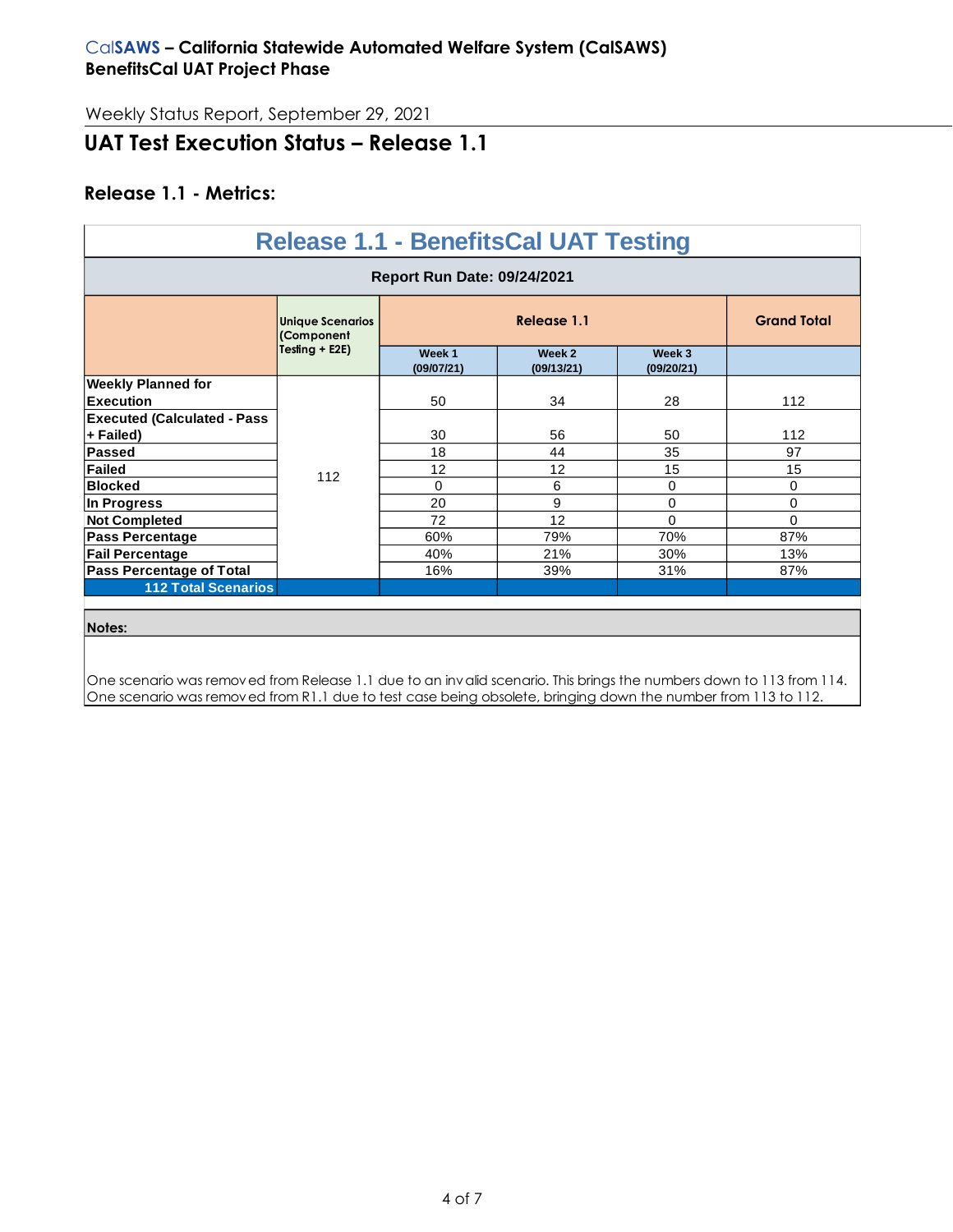## **Release1.1 - Burndown Chart:**

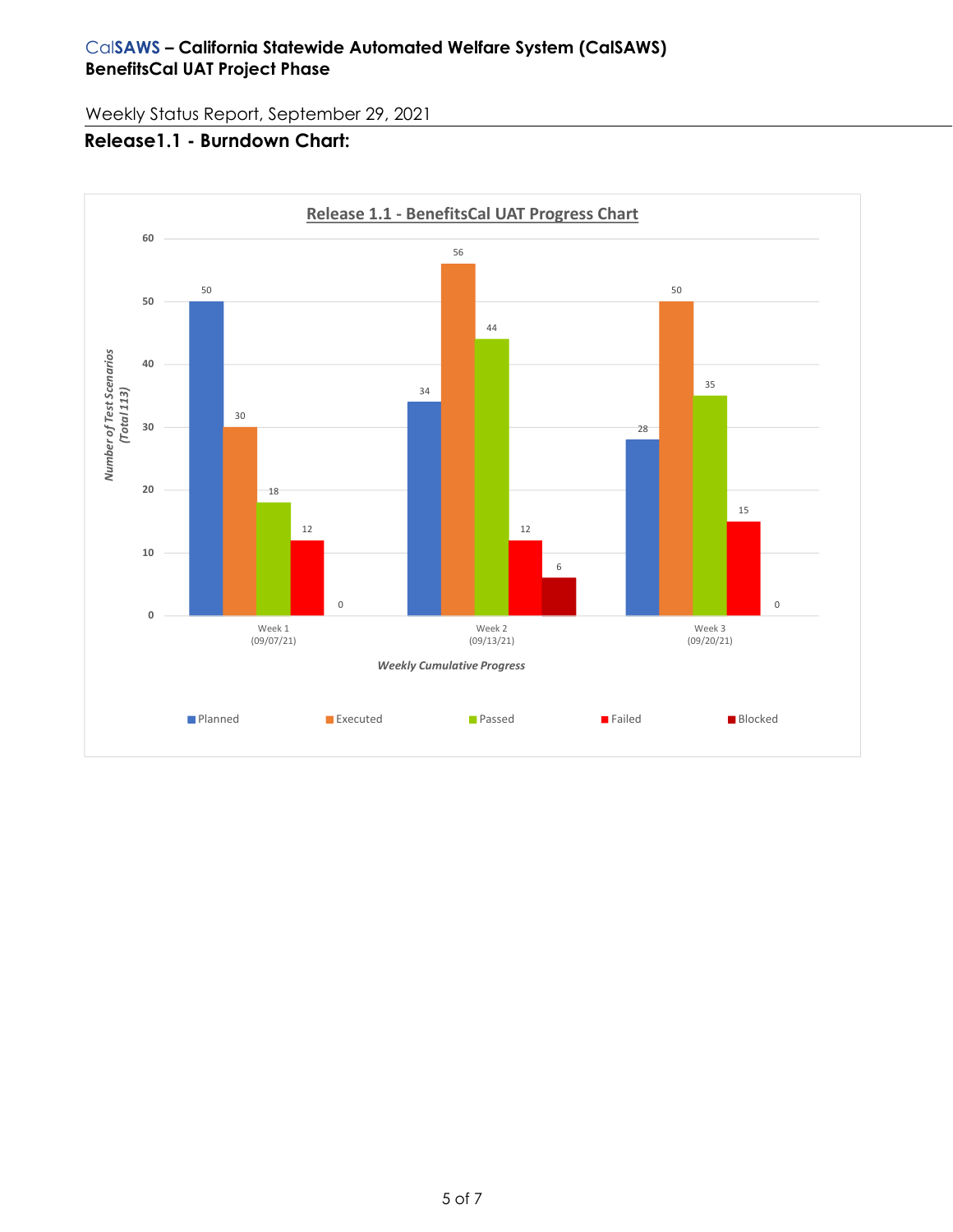# <span id="page-6-0"></span>**UAT Test Execution Status – Release 1.2**

## **Release 1.2 - Metrics:**

| <b>Release 1.2 - BenefitsCal UAT Testing</b> |                                       |                      |                      |                      |                    |  |  |  |  |
|----------------------------------------------|---------------------------------------|----------------------|----------------------|----------------------|--------------------|--|--|--|--|
| <b>Report Run Date: 09/27/2021</b>           |                                       |                      |                      |                      |                    |  |  |  |  |
|                                              | <b>Unique Scenarios</b><br>(Component | Release 1.2          |                      |                      | <b>Grand Total</b> |  |  |  |  |
|                                              | Testing + E2E)                        | Week 1<br>(09/20/21) | Week 2<br>(09/27/21) | Week 3<br>(10/04/21) |                    |  |  |  |  |
| <b>Weekly Planned for</b>                    |                                       |                      |                      |                      |                    |  |  |  |  |
| Execution                                    | 80                                    | 30                   | 30                   | 20                   | 80                 |  |  |  |  |
| <b>Executed (Calculated - Pass</b>           |                                       |                      |                      |                      |                    |  |  |  |  |
| + Failed)                                    |                                       | 49                   |                      |                      | 49                 |  |  |  |  |
| Passed                                       |                                       | 35                   |                      |                      | 35                 |  |  |  |  |
| Failed                                       |                                       | 14                   |                      |                      | 14                 |  |  |  |  |
| <b>Blocked</b>                               |                                       | 0                    |                      |                      | $\Omega$           |  |  |  |  |
| In Progress                                  |                                       | 16                   |                      |                      | 16                 |  |  |  |  |
| <b>Not Completed</b>                         |                                       | 15                   |                      |                      | 15                 |  |  |  |  |
| <b>Pass Percentage</b>                       |                                       | 71%                  | 0%                   | 0%                   | 71%                |  |  |  |  |
| <b>Fail Percentage</b>                       |                                       |                      | $0\%$                | 0%                   | 29%                |  |  |  |  |
| <b>Pass Percentage of Total</b>              |                                       | 44%                  | $0\%$                | 0%                   | 44%                |  |  |  |  |
| <b>80 Total Scenarios</b>                    |                                       |                      |                      |                      |                    |  |  |  |  |